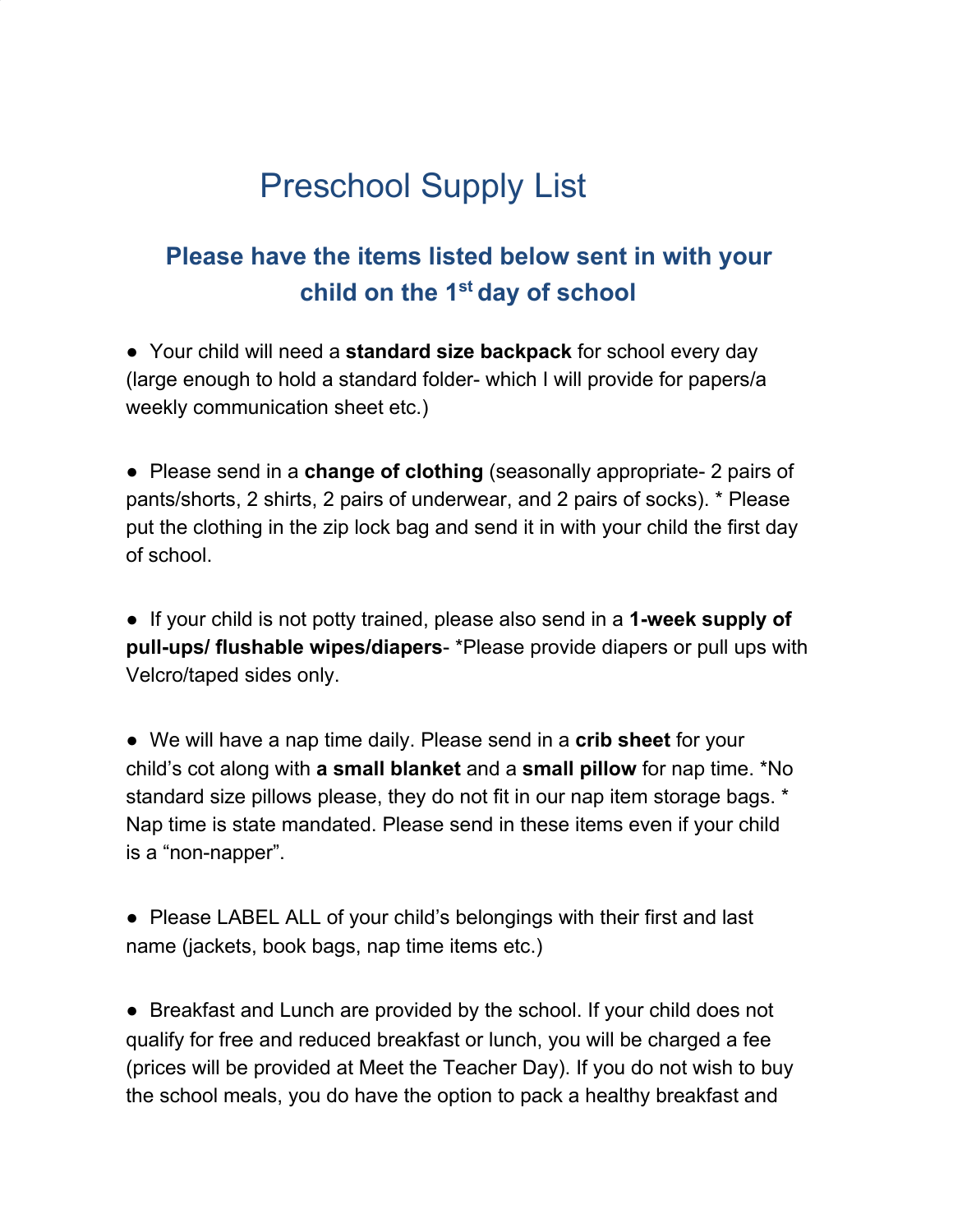lunch for your child. \* Please do not send in candy for breakfast or lunch. Thank you for understanding!

## Preschool WISH List

The following items are things we use throughout the school year in our classrooms. Any and all donations are optional.

> **Tissue** s

Antibacterial Wipes

Gallon zip-lock bags

12oz. Purell Hand Sanitizer

Elmer's Glue Sticks

Elmer's Liquid Glue

Cream of Tartar

Food Coloring

Salt

Flou

r

Shaving Cream

Ziploc Bags: Sandwich Size